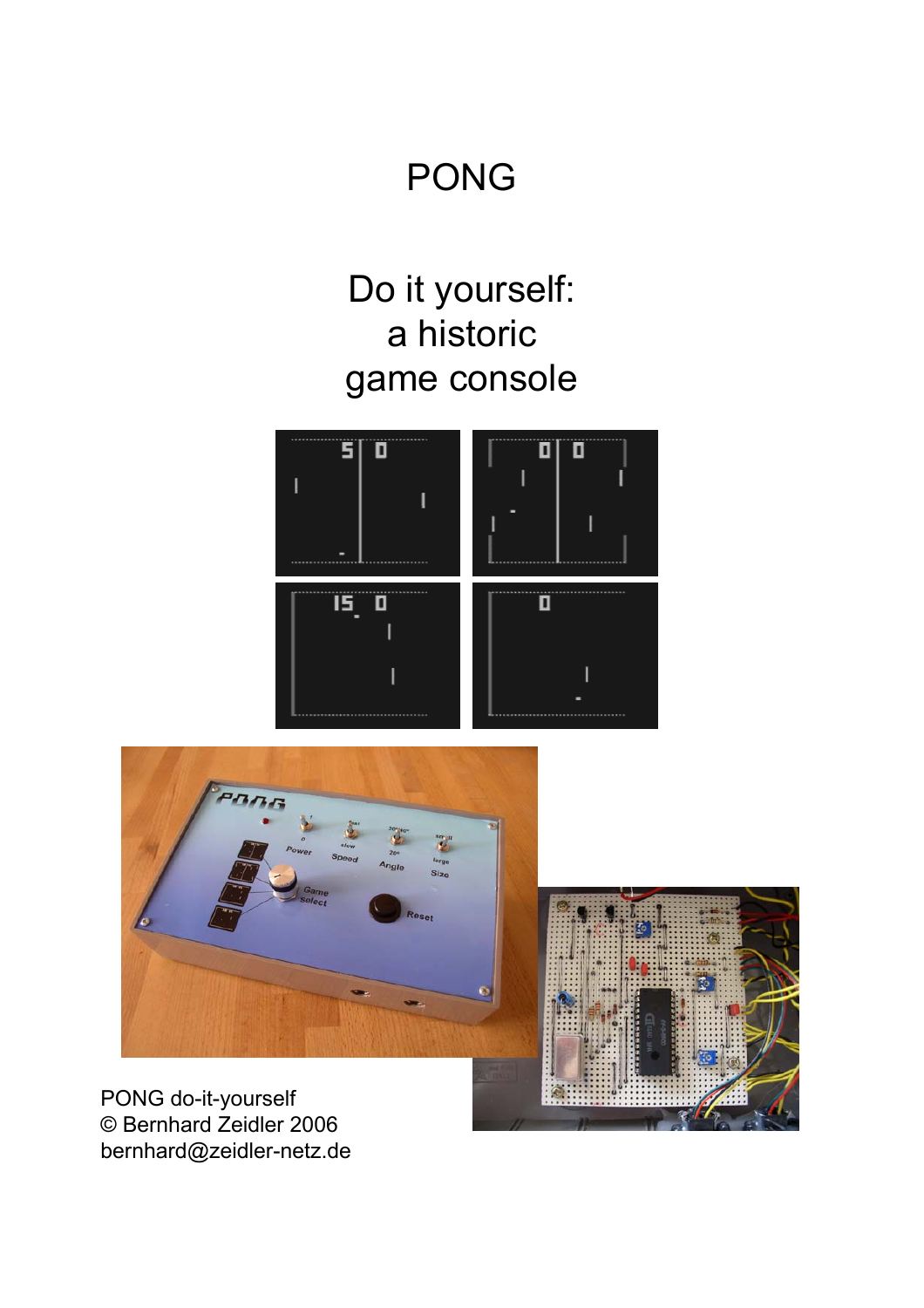## PONG Do it yourself

Who doesn't know the Original? Most PONG consoles since 1976 base on a chip of General Instruments, the AY-3-8500. And even if the chip is not produced anymore, you can buy it for a low price. For example, I got my chip for aroud 7 \$ each. And around the chip, you only need a few extra parts to complete your own PONG. I made some improvements compared to the original consoles to improve the picture quality:

1. No RF modulator:

Because in our days almoste every TV has direct inputs for video and sound signal, there is no need for it anymore. Therefore the output signals are delivered through scart connectors.

2. Stable clock signal:

Istead of the original LC-oscillator we can now use a more reliable 2 MHz quartz-oscillator. The clock and the picture are much more stable.

3. Voltage supply:

The circuit delivers 5 V to the oscillator and 6 V to the AY-3-8500 with integrated voltage regulators. Looks a bit like luxury, but it's worth the result…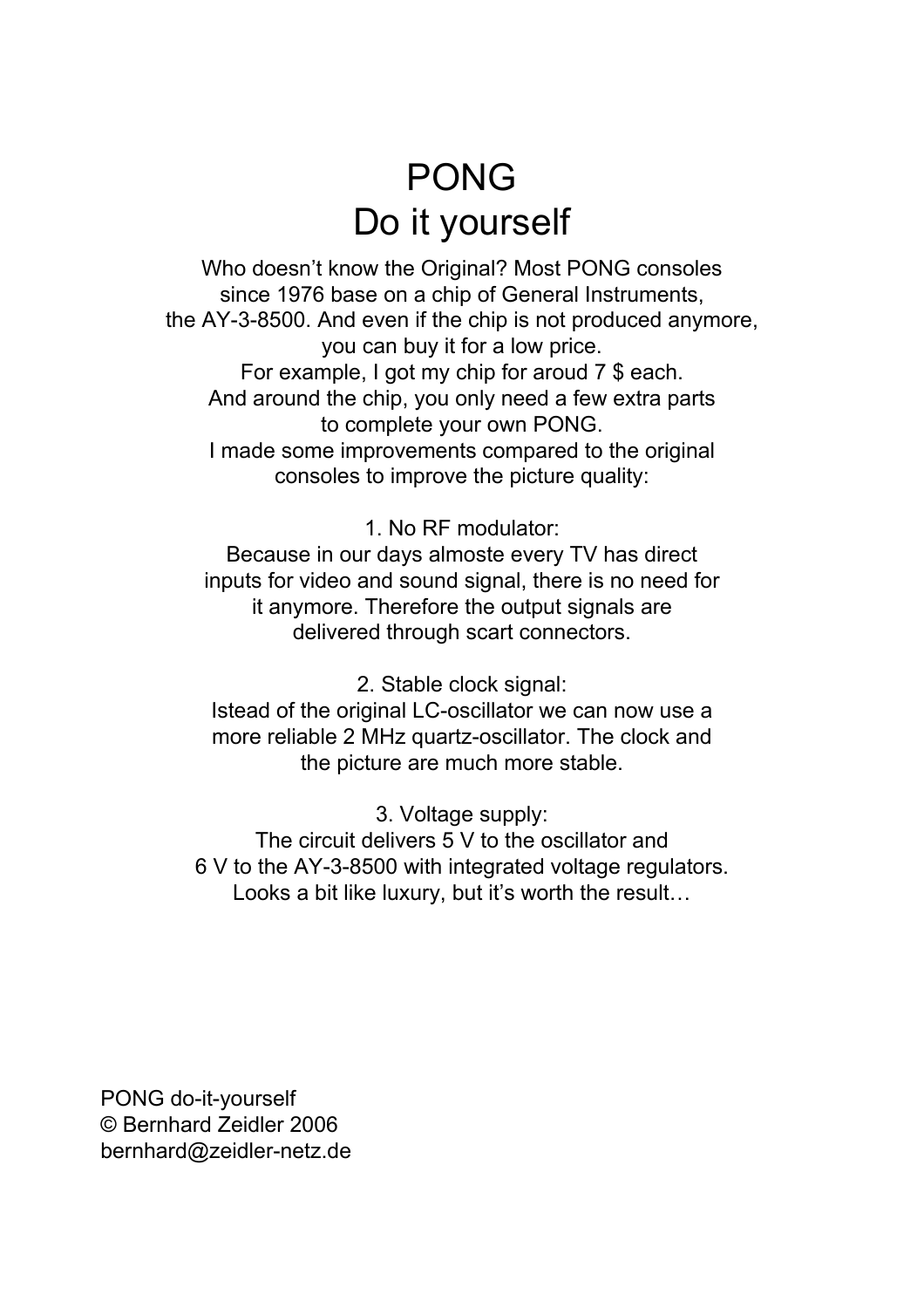## PONG Build and adjust

Building the circuit: First you have to cut the board into the right size and cut some of the connections on the back side. The next step is to mount the wire connections and so on and so on…

Adjusting:

Before you start, set all trimmers to center position. Then connect the (accurately checked) board to the TV and switch it on. Now you should see an almost black picture.

Now turn the video level up until you can see a white pattern. The picture might be unstable, because the sync-level is wrong. Adjust the sync until the picture is stable. If needed, readjust the video level and that's it… Finally, start a game and adjust the sound level.

You have 4 games to select: Tennis, Soccer, Squash and Training. I have not implemented the 2 lightgun games, because they would not work with modern TVs anyway (100Hz, LCD, Plasma etc.)

> The level of difficulty can be varied: Ball speed (slow or fast) Ball angle (20° or 20°/40°) Bat size (large or small)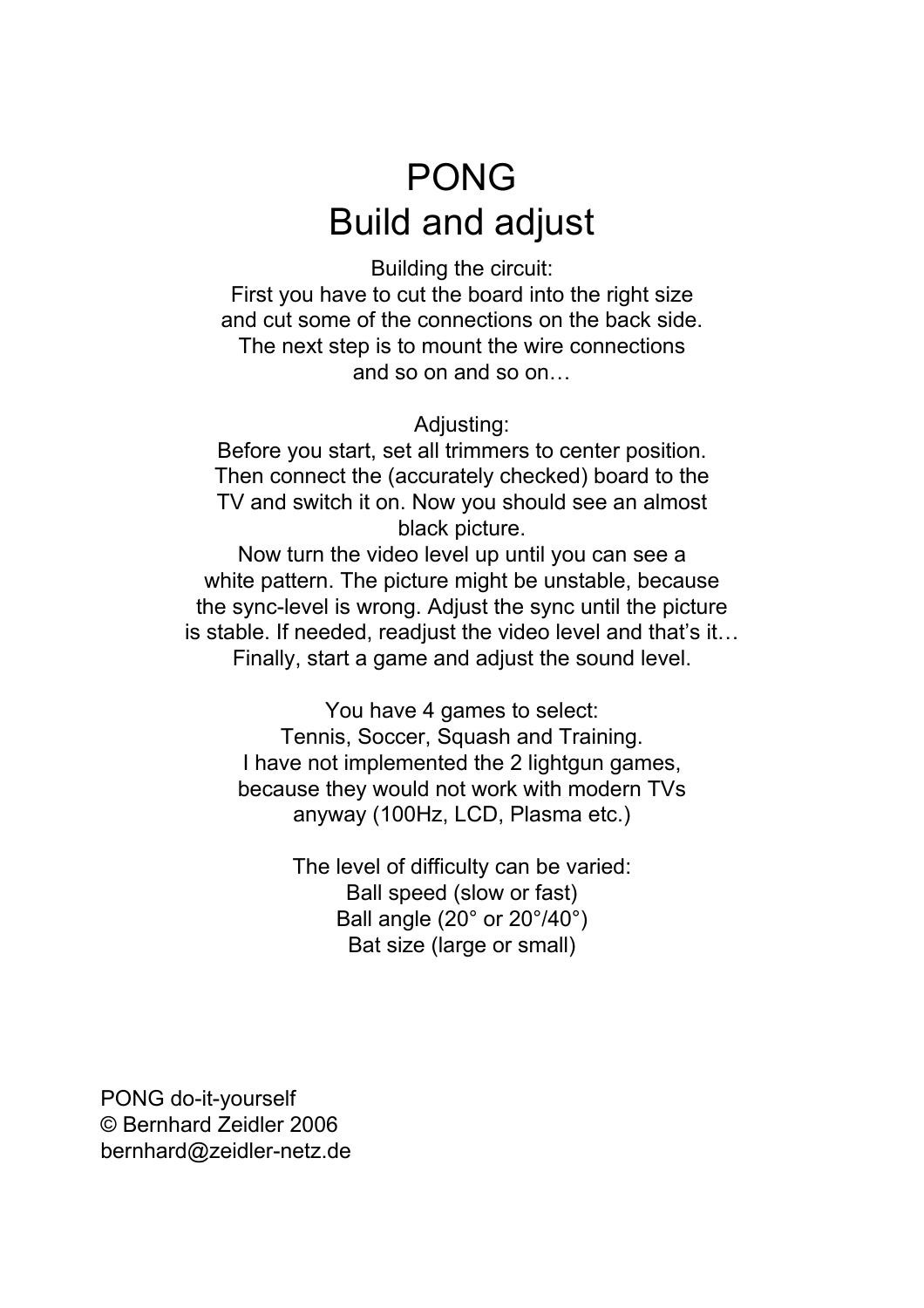# PONG The circuit board



The circuit should be built on a standard experimental board. The picture above shows the board from the part side. On the soldering side you must cut some connections (light grey).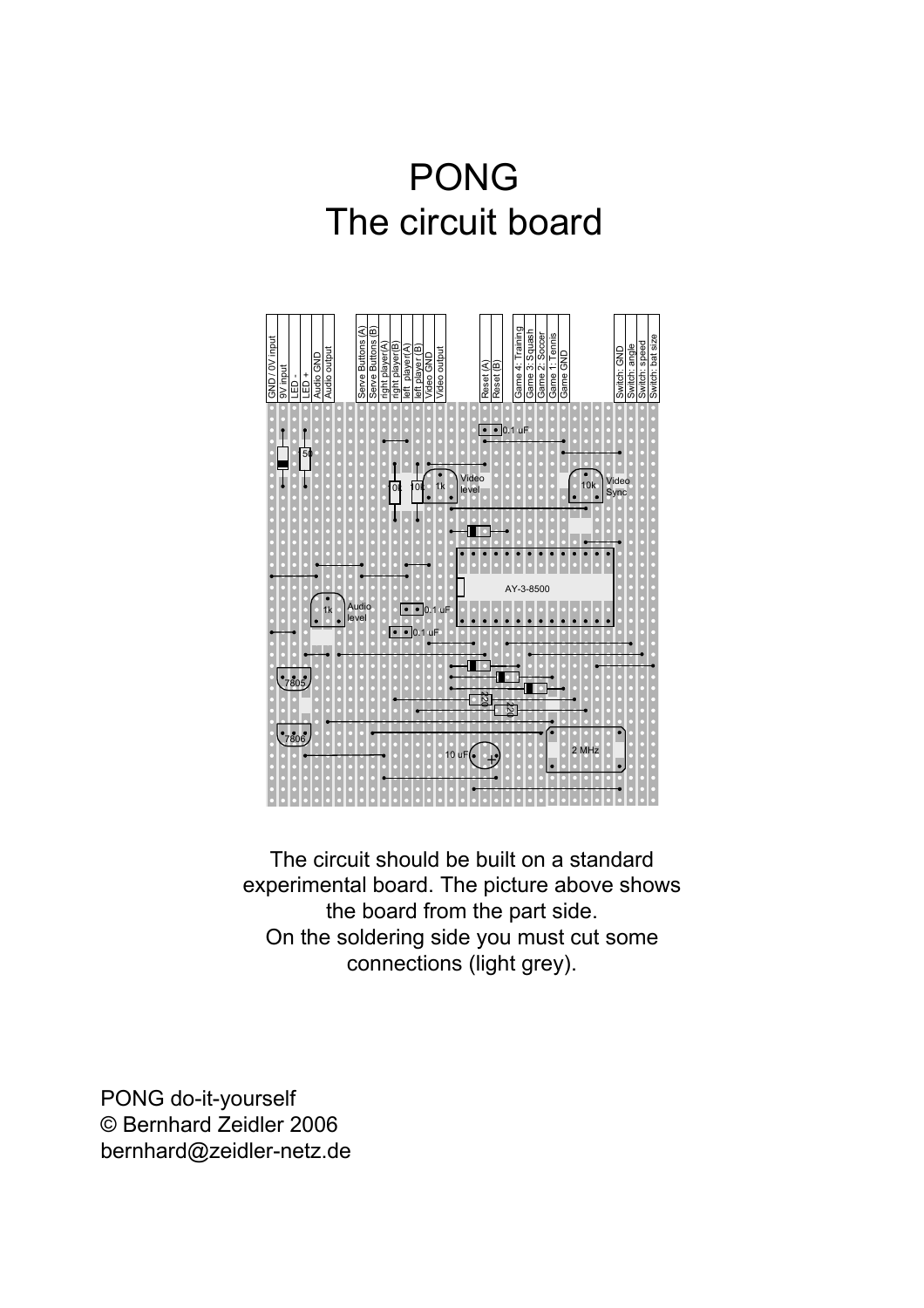## PONG switches etc.

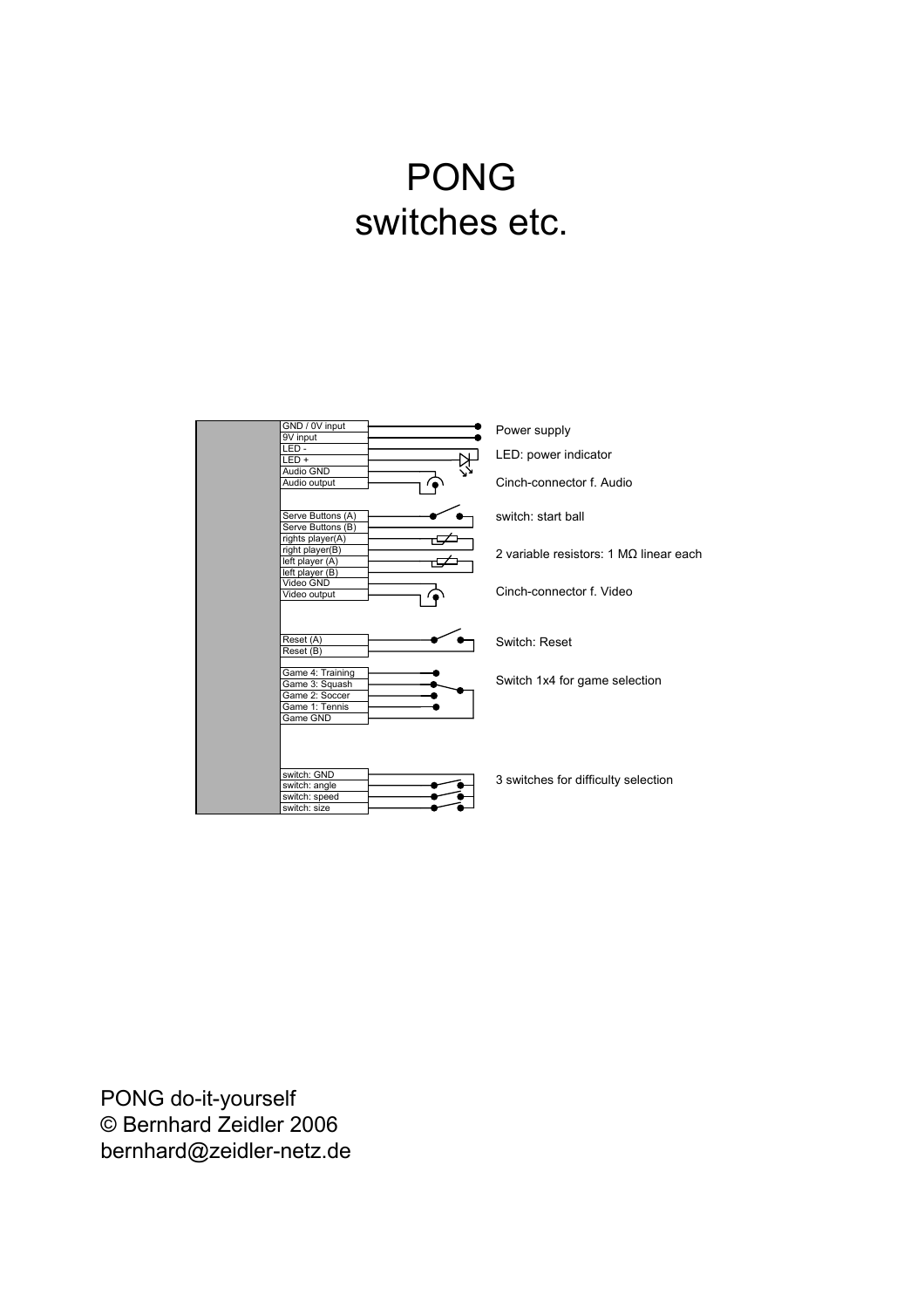## PONG Parts list

other parts: enclosure f. game console enclosures f. player controls cables f. player controls buttons for resistors and switches power supply 9 V